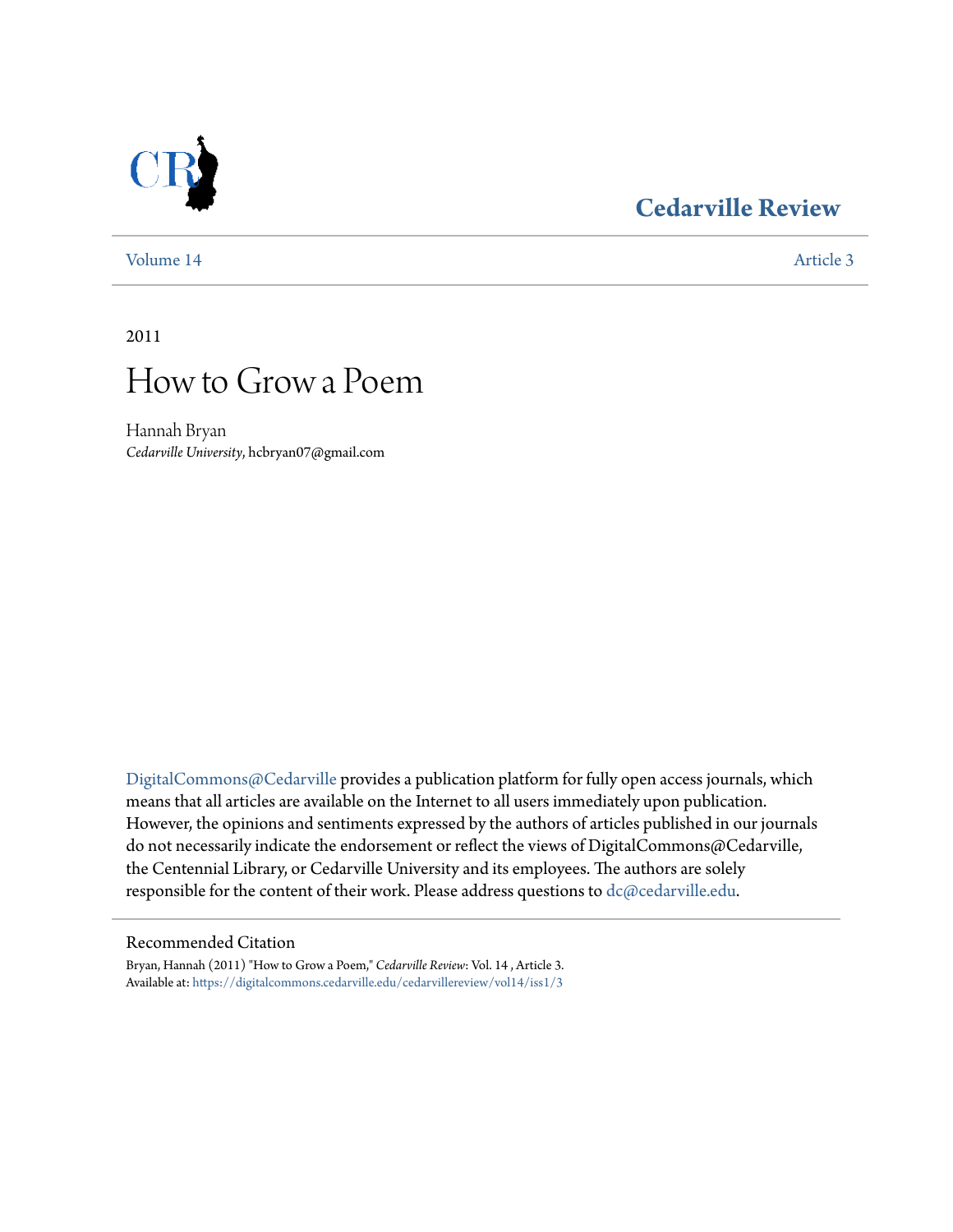# How to Grow a Poem

Browse the contents of [this issue](https://digitalcommons.cedarville.edu/cedarvillereview/vol14/iss1) of *Cedarville Review*.

### **Keywords**

Poetry

## **Creative Commons License**  $\bigcirc$   $\circ$

This work is licensed under a [Creative Commons Attribution-Noncommercial-No Derivative Works 4.0](http://creativecommons.org/licenses/by-nc-nd/4.0/) [License.](http://creativecommons.org/licenses/by-nc-nd/4.0/)

#### **About the Contributor (Optional)**

Hannah Bryan hails from fair Pennsylvania, occasionally dumpster-dives, frequently frolics, and always loves being at home with her family. She is immeasurably blessed to live in America and attend Cedarville.

Follow this and additional works at: [https://digitalcommons.cedarville.edu/cedarvillereview](https://digitalcommons.cedarville.edu/cedarvillereview?utm_source=digitalcommons.cedarville.edu%2Fcedarvillereview%2Fvol14%2Fiss1%2F3&utm_medium=PDF&utm_campaign=PDFCoverPages)



Part of the <u>[Poetry Commons](http://network.bepress.com/hgg/discipline/1153?utm_source=digitalcommons.cedarville.edu%2Fcedarvillereview%2Fvol14%2Fiss1%2F3&utm_medium=PDF&utm_campaign=PDFCoverPages)</u>

This poetry is available in Cedarville Review: [https://digitalcommons.cedarville.edu/cedarvillereview/vol14/iss1/3](https://digitalcommons.cedarville.edu/cedarvillereview/vol14/iss1/3?utm_source=digitalcommons.cedarville.edu%2Fcedarvillereview%2Fvol14%2Fiss1%2F3&utm_medium=PDF&utm_campaign=PDFCoverPages)